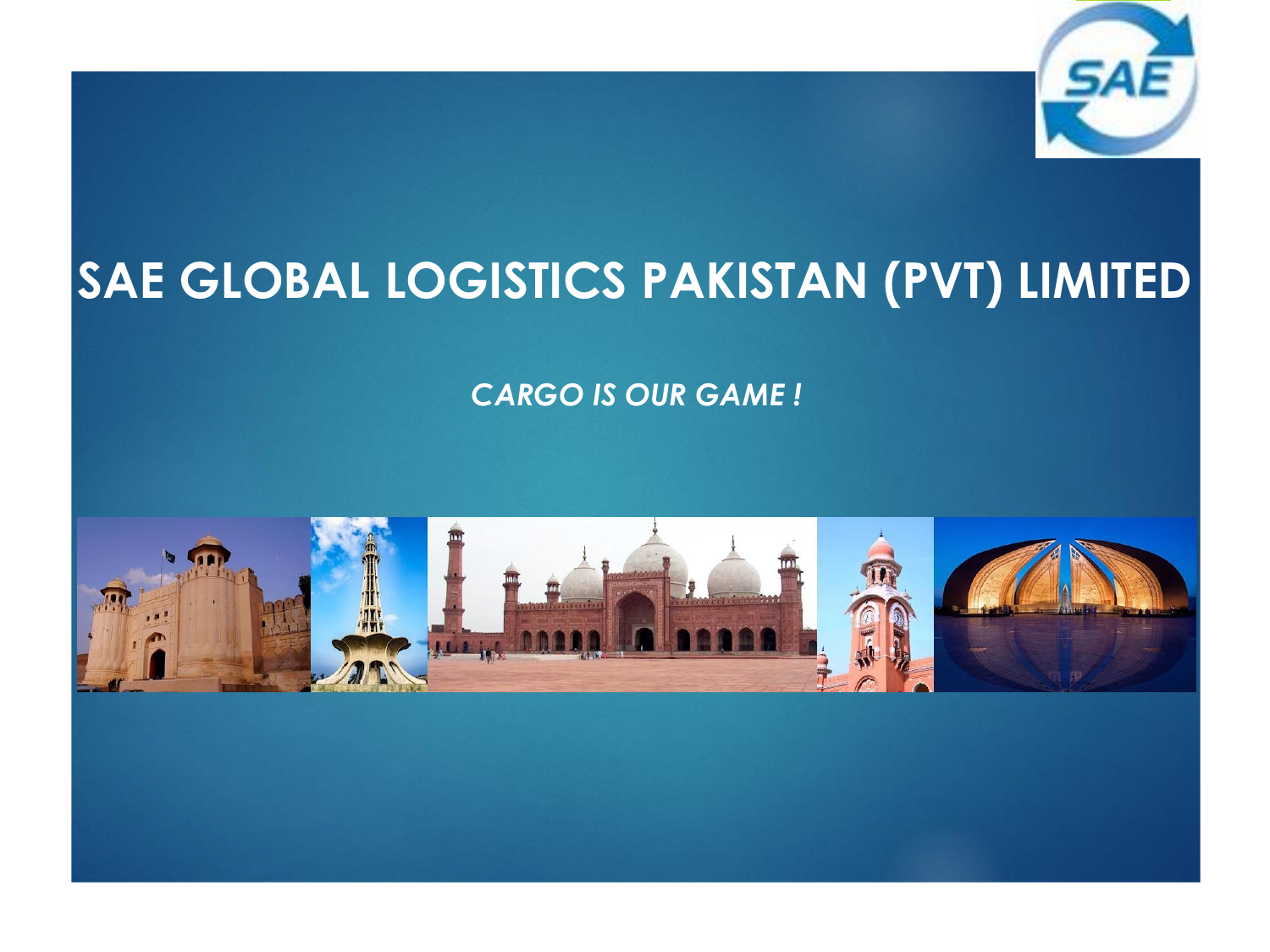

**SAE GLOBAL LOGISTICS PAKISTAN (PVT) LIMITED** is a visualization of world-class freight forwarding company which aims of providing high quality handling and shipping services. With affiliated offices in America, Hong Kong, Mainland China and Taiwan we offer very best costs and services from these frequent sectors.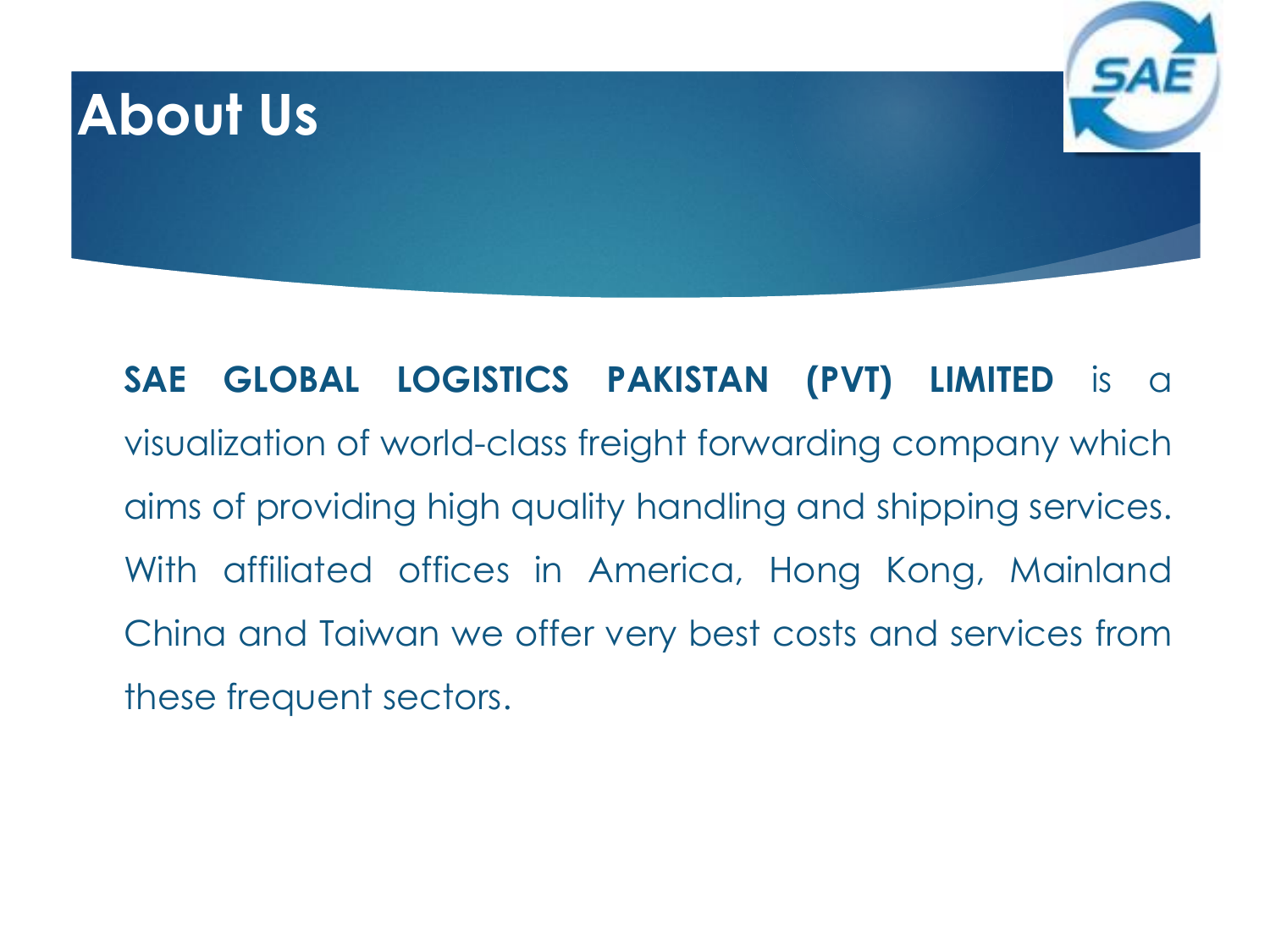#### **OUR VISION**



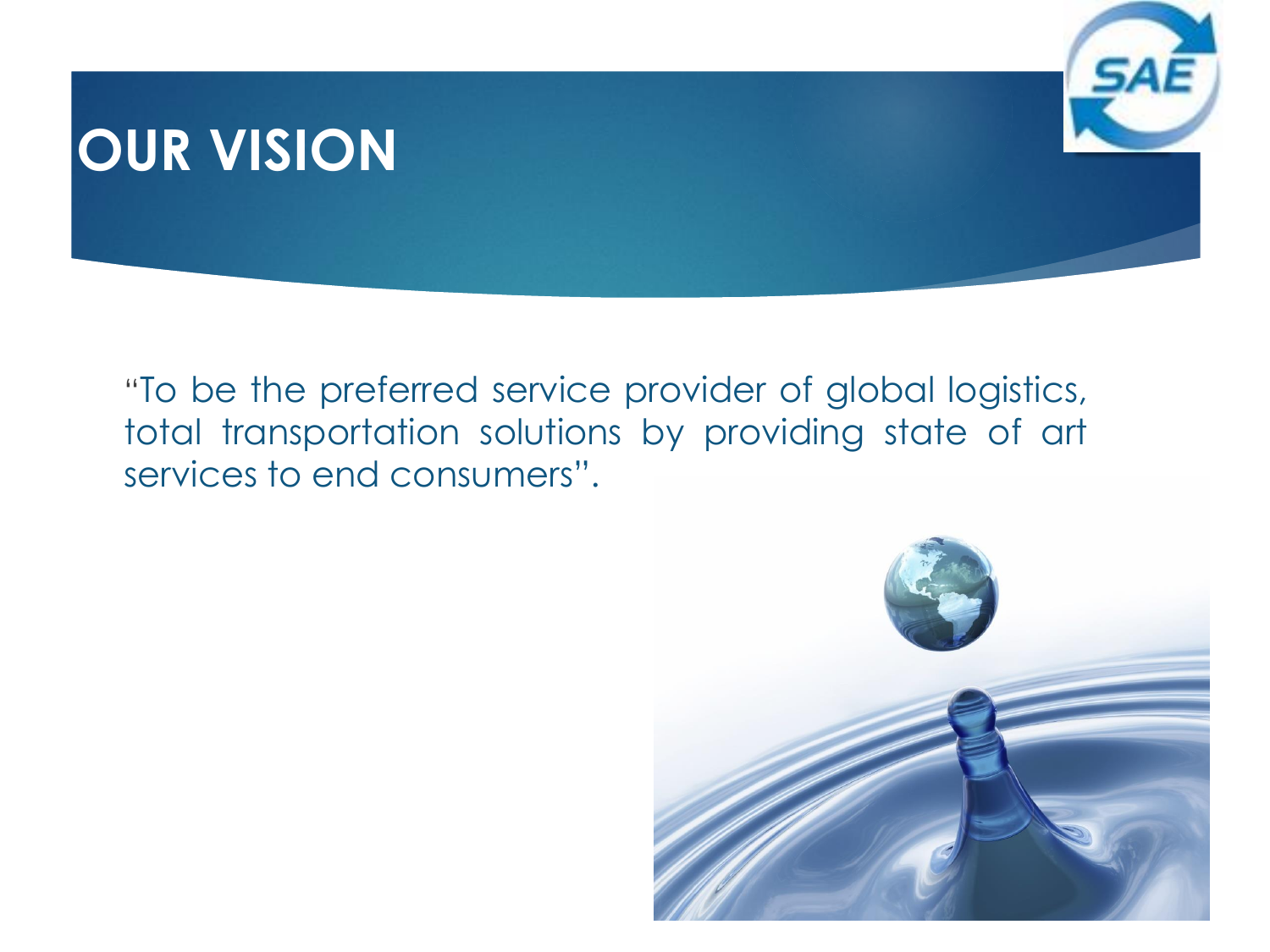## **OUR MISSION**



With the mission **"Provision of World Class Services, Customer Comes First",** SAE Global Logistics Pakistan Pvt. Ltd. provides professional, quality and efficient forwarding services to its customers and partners globally.

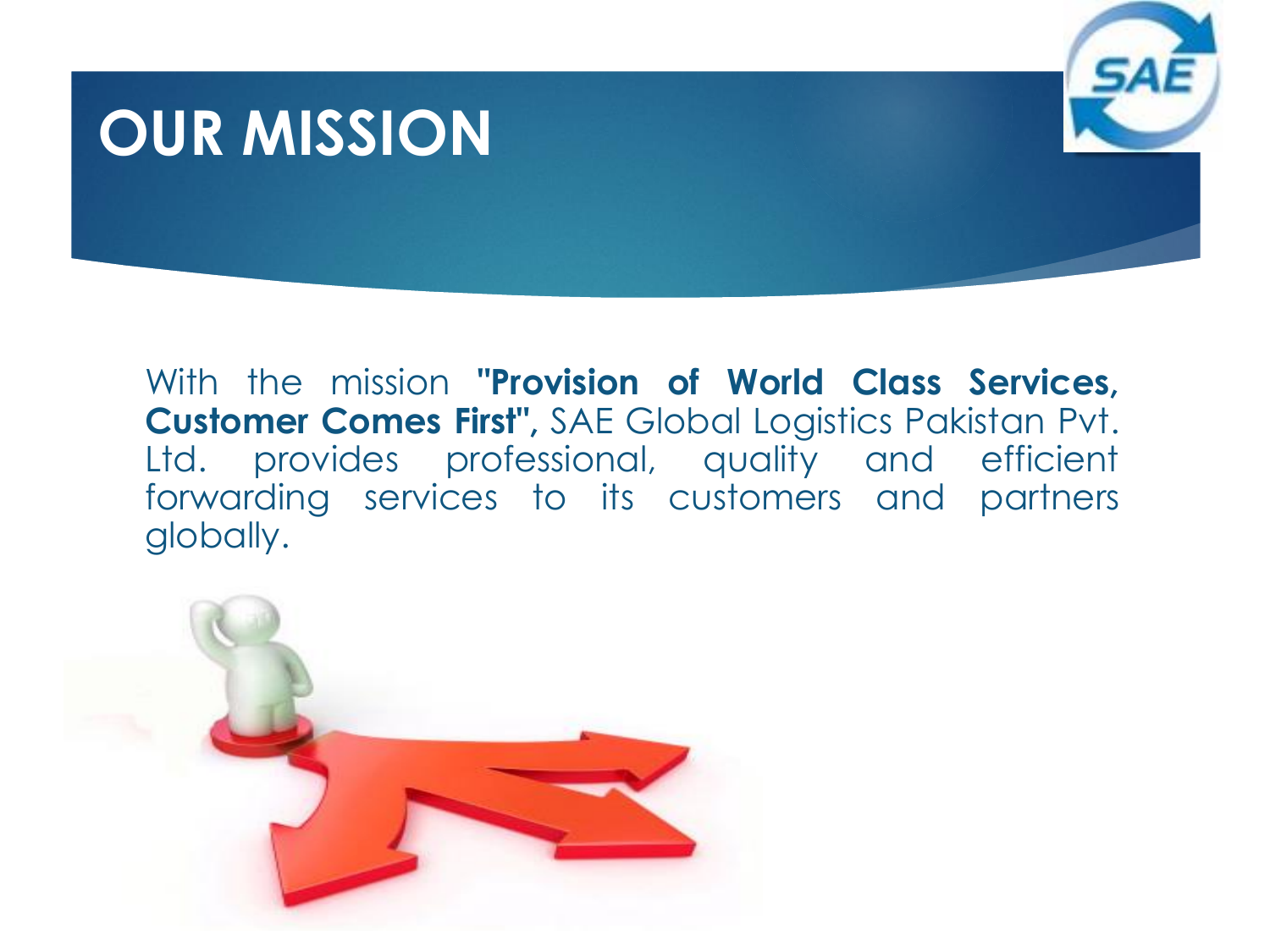#### **OUR GOALS**

- Dedication to enhance your existing Supply Chain, or help develop new strategies using our cost-effective professional approach
- Commitment to developing long-term relationships with likeminded companies who rely on price sensitive logistics solutions
- We encourage an open dialogue with our clients so as to fully understand individual requirements
- Our proven track-record to "*deliver"* no matter how big or small your shipment
- Our global presence ensures a fast, reliable, secure and professional supply chain solution – - *always*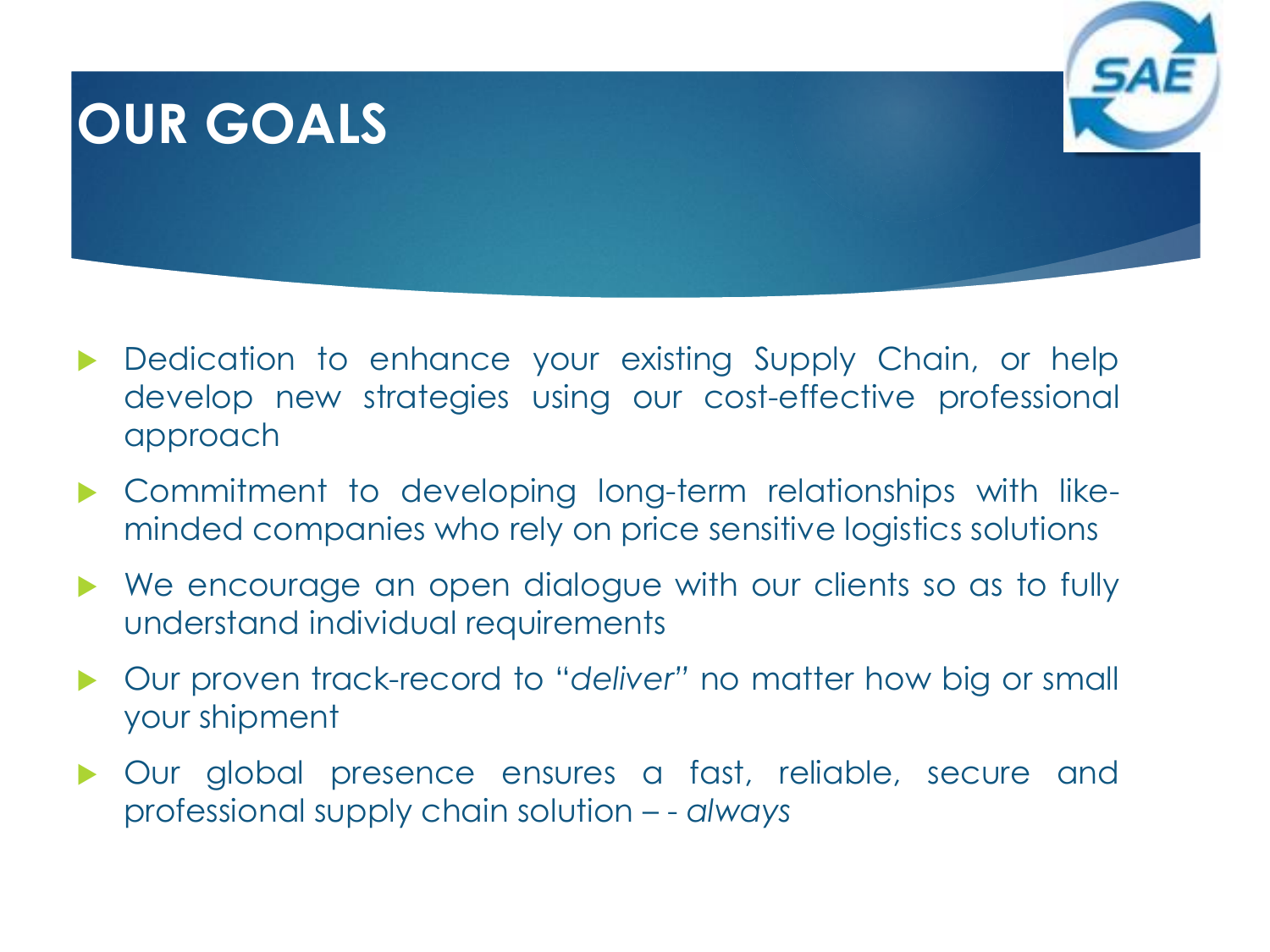## **OUR STRATEGY**



#### **Stay consistent,**

- **In our message**
- **In our goals**
- In our results

#### **In our commitment to assets:**

- **Dur customers**
- **Dur employees**
- **Dur business partners**

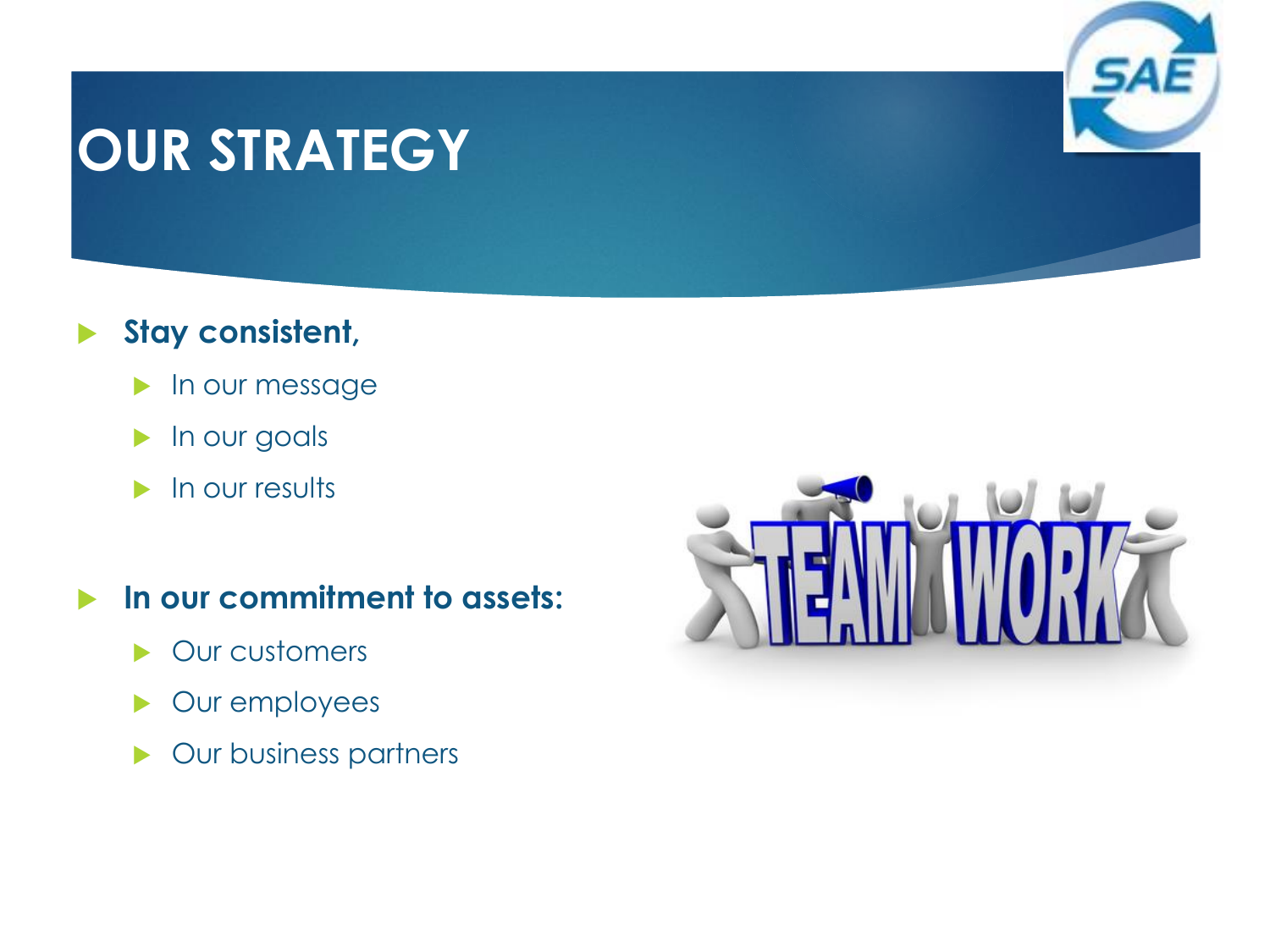## **OUR SUCCESS**

- Recognize employees as our key assets.
- Attract, develop and educate the brightest people in our business.
- Reward success through a non-discretionary compensation program.
- Retain customers, employees and business partners.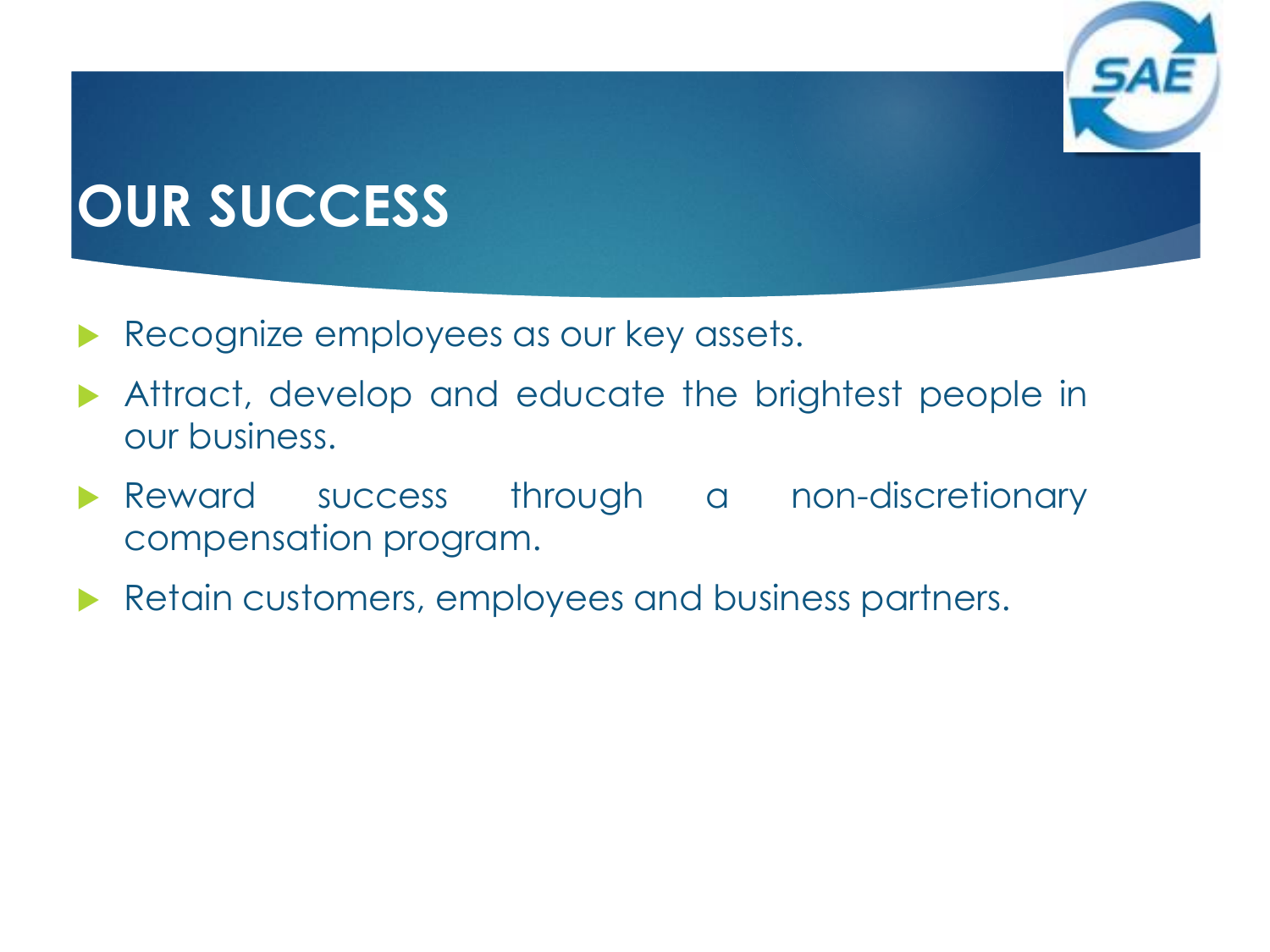## **OUR STRENGTH**

- ▶ Capability to provide complete End-to-End Solutions.
- **Diam** One window operation to cater all logistic needs.
- Fully Licensed & approved by concerned authorities.
- Seasoned relationship with major ocean and air carrier in Pakistan.
- **A** Qualified and expert quality driven professionals.
- Value added services: Online Shipment Tracking, Project Execution Reports.



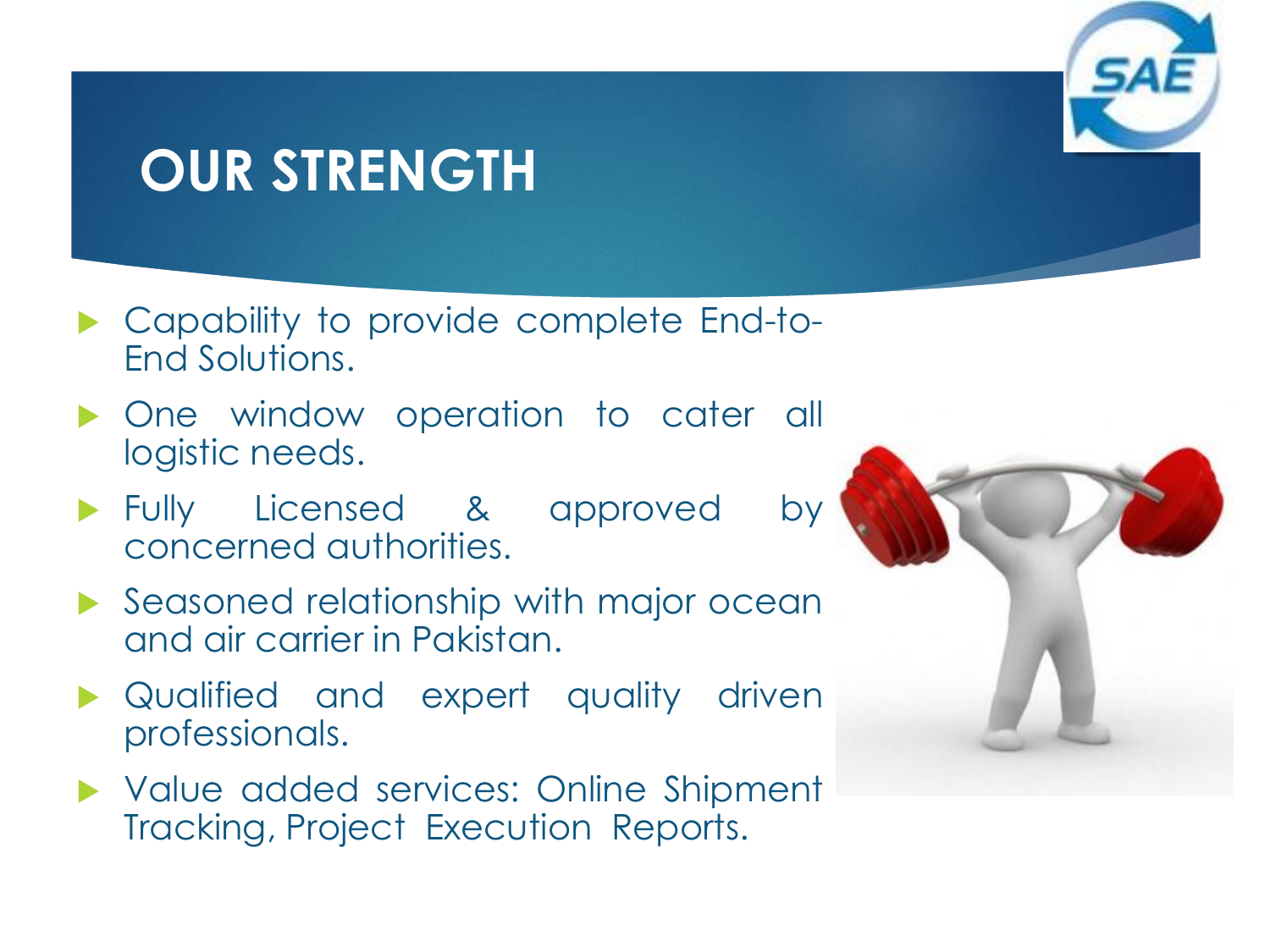## **SERVICES**

- Air Freight
- Sea Freight
- Air & Sea Consolidation & P/O Management
- Multi country consolidation/Entre-port & Transshipment
- Customs Clearance
- Consolidation
- Warehousing & Distribution
- Value added services (online shipment tracking),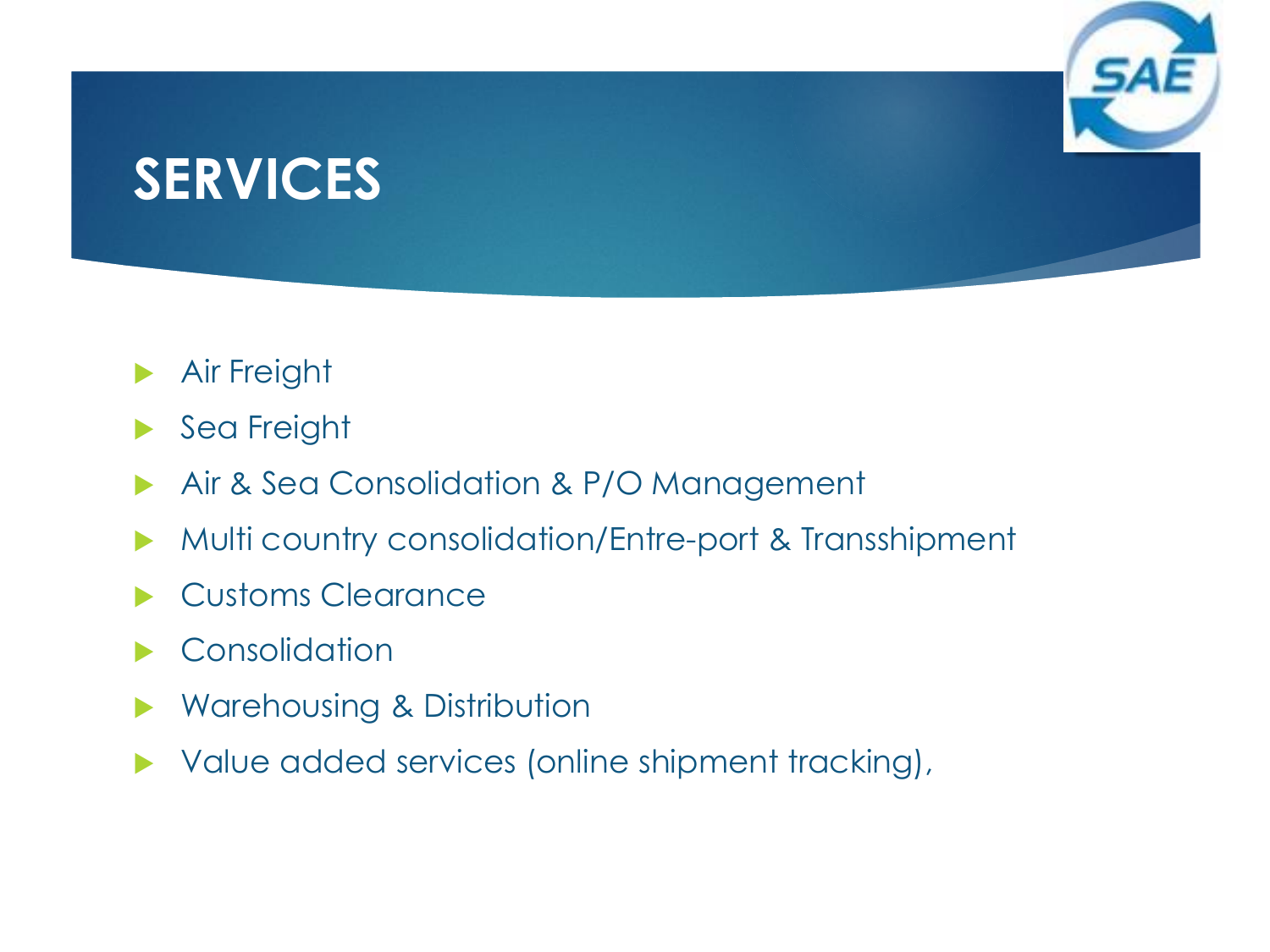#### **AIRFREIGHT**

- We understands why valuable time must not be lost. Our highly skilled employees care about your merchandise as much as you do.
- **Processing and overseeing each detail of every stage,** so your merchandise arrives safely and as quickly as possible. That includes processing all the administration work, handling and documentation before and after the flight in accordance with the IATA / ICAO regulations.
- $\blacktriangleright$  Knowing exactly where your merchandise is-any where, at any time will eliminate the guesswork on your part.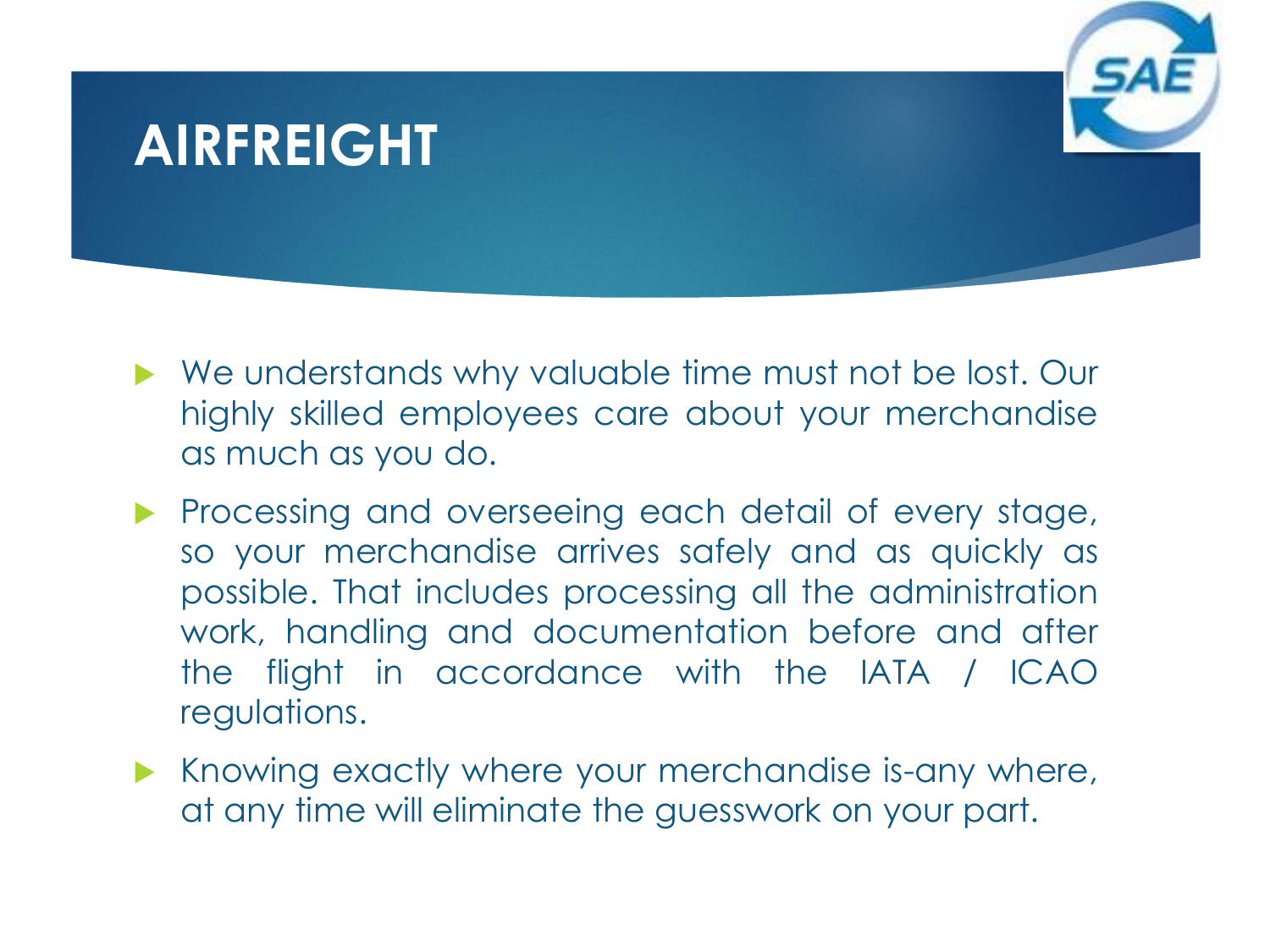#### **SEAFREIGHT**



- Worldwide export consolidation services.
- Import de-consolidation services.
- **Handling FCL / LCL shipments to worldwide** destinations.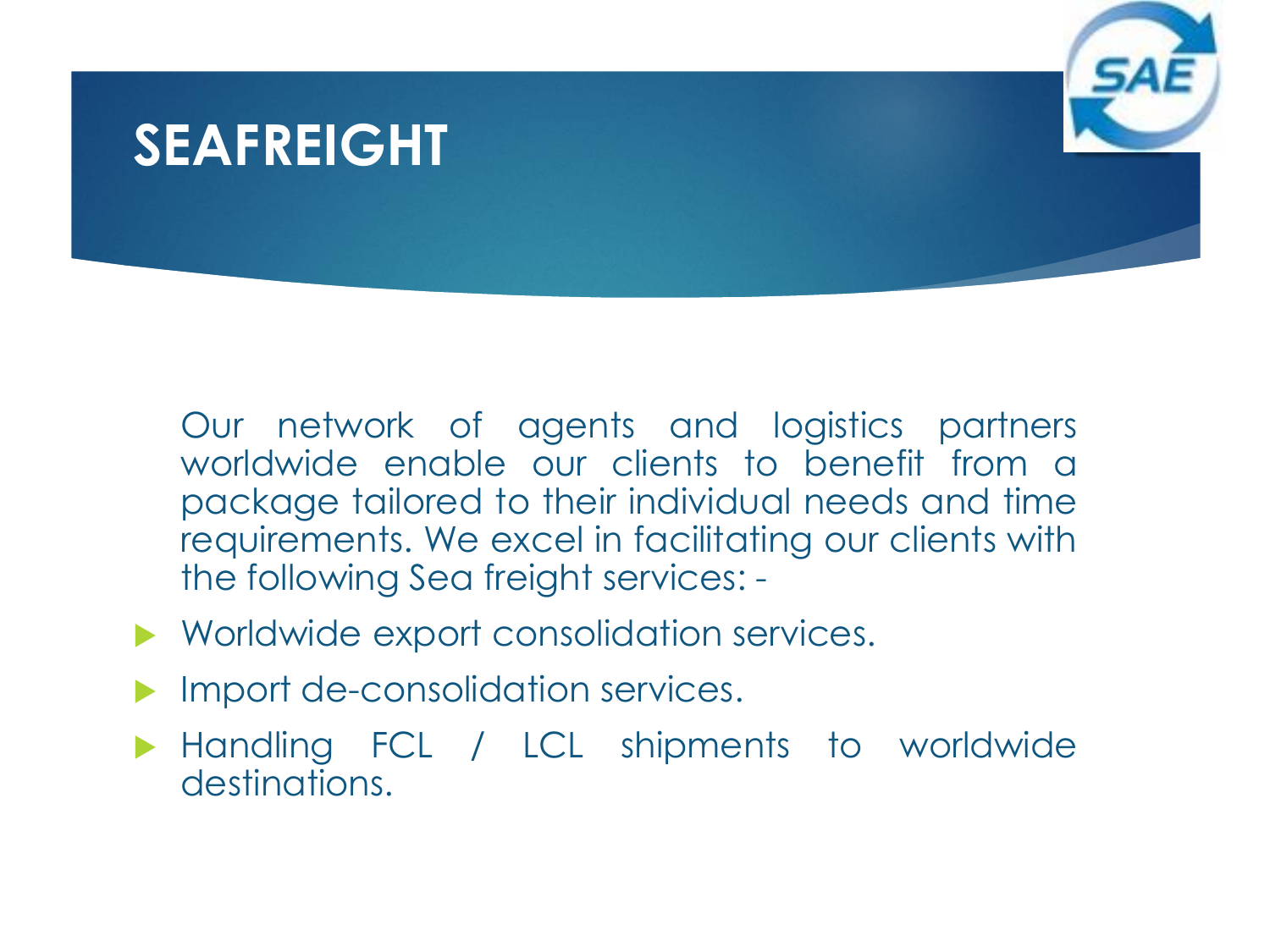

#### **Value Added Services**

•Online Shipment Tracking Facility •Warehousing and Storage •Packing, Sorting and Labeling •Loading and Unloading Containers •Custom Clearance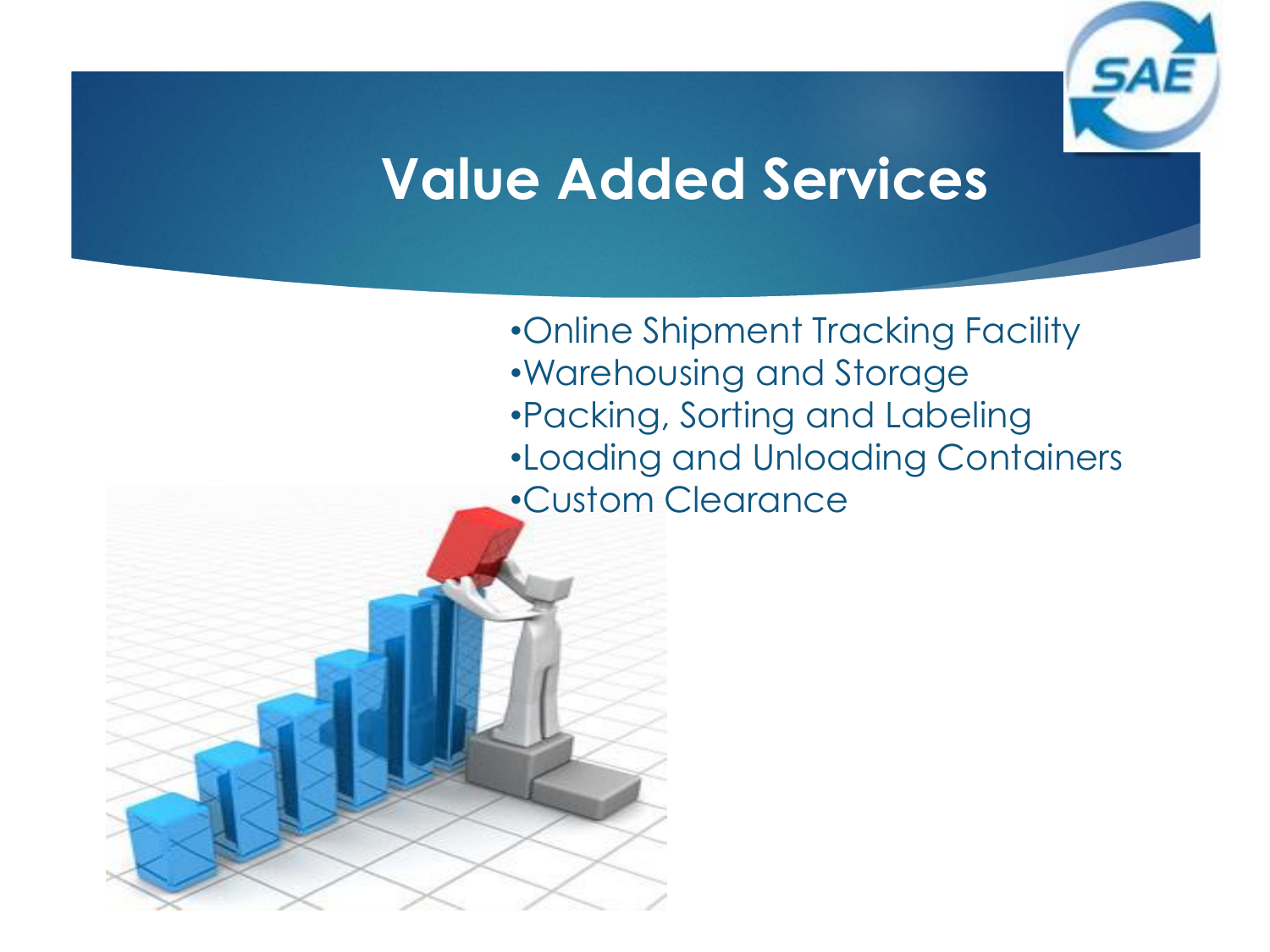# **Why SAE Global Logistics Pakistan Private Limited???**

- **Integrated Services:** Offering you specialized solutions for your industry needs.
- **Global Coverage:** Have strong NETWORK of agents around the world.
- **Commitment:** Always HONOURED.
- **End-End Solutions:** From Origin to Destinations, we have solutions to cover anything.
- **Customer Orientation:** Our Focus Our Customer's Demand.
- **Cost Efficiency:** Offer you a range of customized solutions to have control over cost and time.
- Quality Services, Negotiated Rates, Transparency of process and Expert Knowledge.